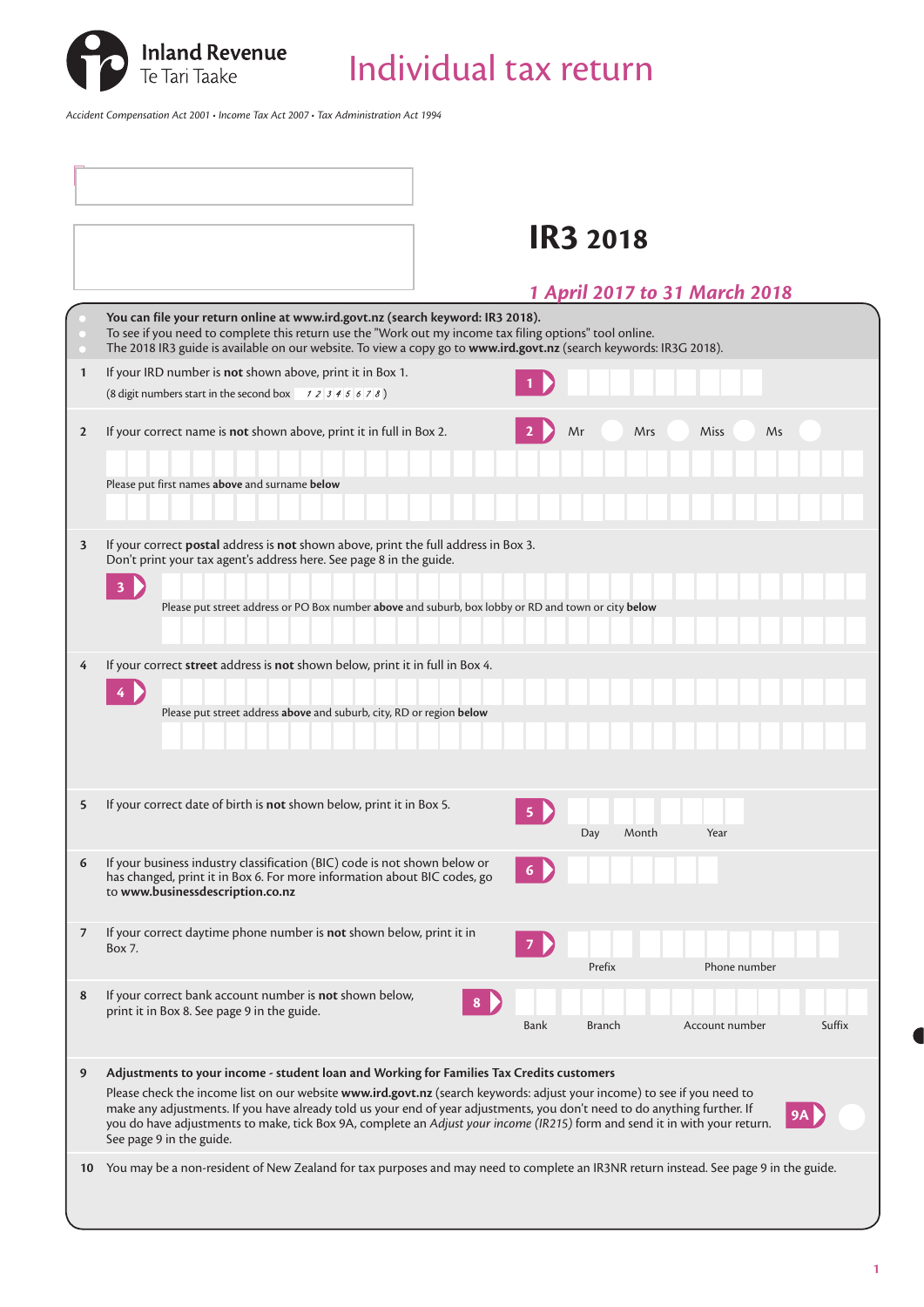|    | <b>Income</b>                                                                                                             | Note: If any total is a loss, put a minus sign in the last box provided. |                                                                                                                                                                                                 |
|----|---------------------------------------------------------------------------------------------------------------------------|--------------------------------------------------------------------------|-------------------------------------------------------------------------------------------------------------------------------------------------------------------------------------------------|
| 11 |                                                                                                                           |                                                                          | Did you receive family tax credit from Work and Income? Don't include any payments from Inland Revenue. See page 11 in the guide.                                                               |
|    | <b>No</b><br>Go to Question 11A                                                                                           | Yes                                                                      | Enter the amount from your summary of earnings below.                                                                                                                                           |
|    |                                                                                                                           |                                                                          | Total family tax credit from Work and Income                                                                                                                                                    |
|    |                                                                                                                           |                                                                          |                                                                                                                                                                                                 |
|    |                                                                                                                           |                                                                          | 11A Did you receive income with tax deducted, as shown on your summary of earnings? See page 11 in the guide.                                                                                   |
|    | Go to Question 12<br>No                                                                                                   | Yes                                                                      | Copy the amounts from your summary of earnings to the boxes below.                                                                                                                              |
|    | <b>Total PAYE deducted</b>                                                                                                |                                                                          | Total gross income                                                                                                                                                                              |
|    | \$<br> 11A <br>ACC earners' levy                                                                                          |                                                                          | 11B<br><sup>S</sup><br>Total income not liable for ACC earners' levy                                                                                                                            |
|    | \$<br>11D                                                                                                                 |                                                                          | \$                                                                                                                                                                                              |
|    | Total tax deducted                                                                                                        |                                                                          | See page 13 in the guide for a list of income not liable for                                                                                                                                    |
|    | \$<br>11E                                                                                                                 |                                                                          | ACC earners' levy (eg, NZ Super, income-tested benefits,<br>student allowances).                                                                                                                |
| 12 |                                                                                                                           |                                                                          |                                                                                                                                                                                                 |
|    | Go to Question 13<br>No                                                                                                   | Yes                                                                      | Did you receive income from schedular payments, as shown on your summary of earnings? See page 14 in the guide.<br>Copy the schedular payment totals from your summary of earnings to Boxes 12A |
|    |                                                                                                                           | include at Box 26)                                                       | and 12B below. Enter any expenses related to schedular payments in Box 12C (don't                                                                                                               |
|    | Total tax deducted                                                                                                        |                                                                          |                                                                                                                                                                                                 |
|    |                                                                                                                           | Total gross payments                                                     |                                                                                                                                                                                                 |
|    |                                                                                                                           | \$<br>12B                                                                |                                                                                                                                                                                                 |
|    |                                                                                                                           |                                                                          | Expenses related to schedular payments (don't include expenses claimed here at Box 26)                                                                                                          |
|    |                                                                                                                           | \$<br>12C                                                                |                                                                                                                                                                                                 |
|    |                                                                                                                           |                                                                          | Net schedular payments (Subtract Box 12C from Box 12B)                                                                                                                                          |
|    |                                                                                                                           |                                                                          | 12D                                                                                                                                                                                             |
| 13 | trusts. Keep your interest statements or certificates.                                                                    |                                                                          | Did you have any New Zealand interest paid or credited to you? Include any interest from partnerships, look-through companies and/or                                                            |
|    | No<br>Go to Question 14                                                                                                   | Yes                                                                      | Print the totals here. See page 15 in the guide.                                                                                                                                                |
|    | <b>Total RWT</b>                                                                                                          |                                                                          | Total gross interest                                                                                                                                                                            |
|    | If any of your interest was received from a partnership, look-through                                                     |                                                                          |                                                                                                                                                                                                 |
|    | company, trust and/or estate, please tick 13C.                                                                            |                                                                          |                                                                                                                                                                                                 |
| 14 | from partnerships, look-through companies and/or trusts. Keep your dividend statements.                                   |                                                                          | Did you have any New Zealand dividends paid or credited to you or did you receive shares instead of dividends? Include any dividends                                                            |
|    | No.<br>Go to Question 15                                                                                                  | Yes                                                                      | Print the totals here. See page 17 in the guide.                                                                                                                                                |
|    | Total dividend imputation credits<br>Ś                                                                                    |                                                                          |                                                                                                                                                                                                 |
|    | 14<br><b>Total dividend RWT credits</b>                                                                                   |                                                                          | Total gross dividends                                                                                                                                                                           |
|    | \$<br>14A                                                                                                                 |                                                                          |                                                                                                                                                                                                 |
|    | If any of your dividends were received from a partnership, look-through                                                   |                                                                          |                                                                                                                                                                                                 |
|    | company, trust and/or estate, please tick 14C.                                                                            |                                                                          |                                                                                                                                                                                                 |
| 15 | Did you receive any taxable Maori authority distributions? Keep your distribution statements.<br>Go to Question 16<br>No. | Yes                                                                      | Print the totals here. See page 18 in the guide.                                                                                                                                                |
|    | Total Māori authority credits                                                                                             |                                                                          | Total Māori authority distributions                                                                                                                                                             |
|    | \$                                                                                                                        |                                                                          | Ś                                                                                                                                                                                               |
| 16 | or 15, as appropriate.                                                                                                    |                                                                          | Did you receive any New Zealand estate or trust income? Exclude interest, dividends and distributions shown at Questions 13, 14                                                                 |
|    | Go to Question 17<br>No                                                                                                   | Yes                                                                      | Print the totals here. See page 18 in the guide.                                                                                                                                                |
|    | Total tax paid by trustees                                                                                                |                                                                          | Total estate or trust income (excluding amount in Box 16C)                                                                                                                                      |
|    |                                                                                                                           |                                                                          | 16B<br>Total taxable distributions from non-complying trusts                                                                                                                                    |
|    |                                                                                                                           |                                                                          | \$<br>16C                                                                                                                                                                                       |
|    |                                                                                                                           |                                                                          |                                                                                                                                                                                                 |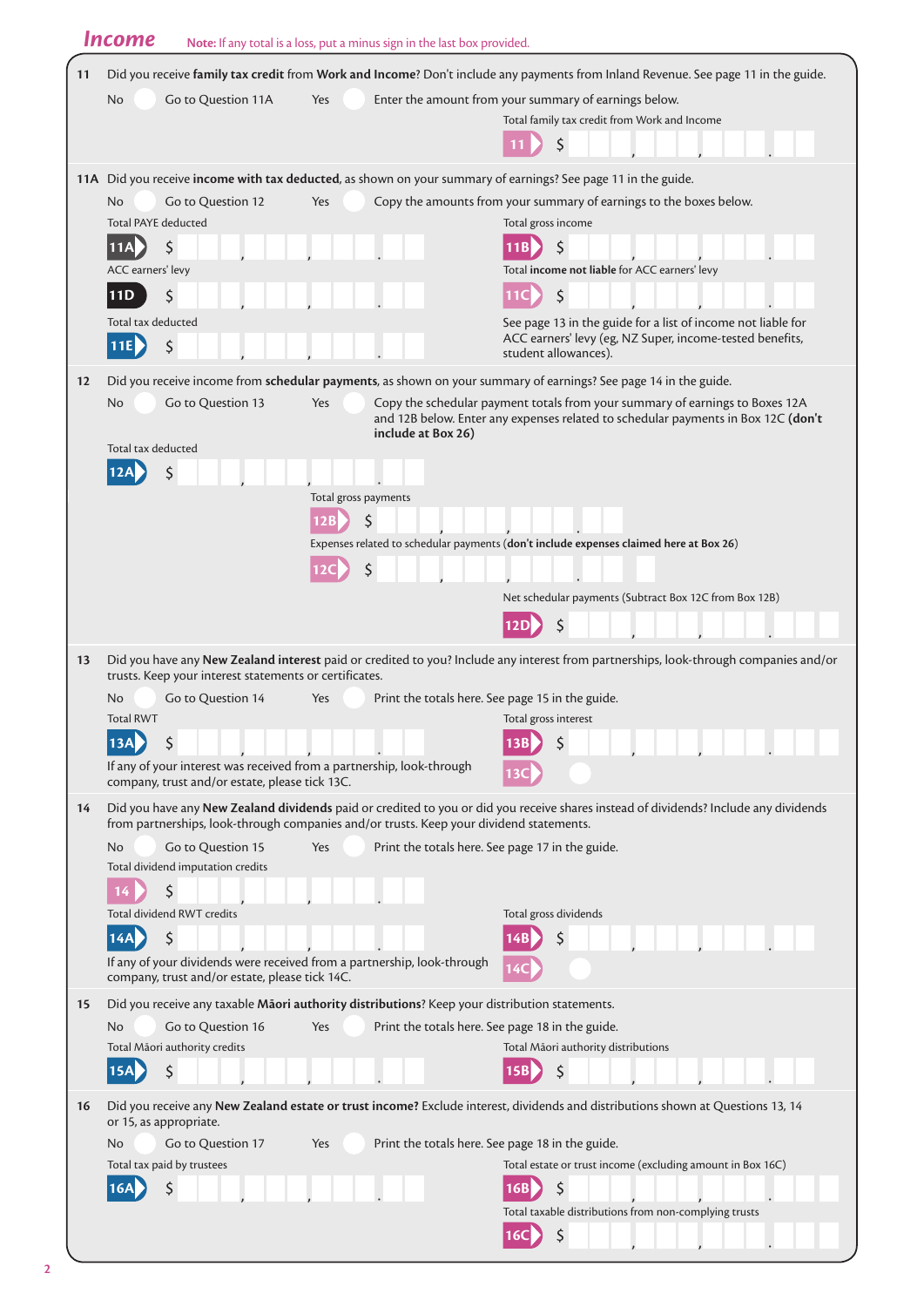|    | Attach your summary of earnings showing any amendments, your Working for Families Tax Credits form and any other information required, to the top of this page.                                                      |                                                                                                            |
|----|----------------------------------------------------------------------------------------------------------------------------------------------------------------------------------------------------------------------|------------------------------------------------------------------------------------------------------------|
| 17 | Did you receive any overseas income? Staple proof of overseas tax paid and a letter detailing any overseas losses to the top of page 3.                                                                              |                                                                                                            |
|    |                                                                                                                                                                                                                      |                                                                                                            |
|    | Go to Question 18<br>Print the totals here. See page 19 in the guide.<br>No<br>Yes<br>Total overseas tax paid<br>Total overseas income                                                                               |                                                                                                            |
|    | \$<br>\$                                                                                                                                                                                                             |                                                                                                            |
|    | If your total overseas income includes a withdrawal and/or transfer<br>from a foreign superannuation scheme, please read page 20 in the<br>guide and tick Box 17C if applicable.                                     |                                                                                                            |
| 18 | Did you receive any partnership income? Exclude any income/losses shown at Questions 13, 14, 15, 17, 22 or 24 as appropriate.                                                                                        |                                                                                                            |
|    | Go to Question 19<br>Print the totals here. See page 25 in the guide.<br>N <sub>o</sub><br>Yes                                                                                                                       |                                                                                                            |
|    | Total partnership tax credits                                                                                                                                                                                        | Total active partnership income                                                                            |
|    | \$<br><b>18A</b><br>18B                                                                                                                                                                                              |                                                                                                            |
| 19 | Did you receive any look-through company (LTC) income? Exclude any income/loss shown at Questions 13, 14, 15, 17, 22 and 24.                                                                                         |                                                                                                            |
|    | Go to Question 20<br>Print the totals here. See page 25 in the guide.<br>No<br>Yes<br>Total LTC tax credits                                                                                                          |                                                                                                            |
|    | \$<br>19A                                                                                                                                                                                                            |                                                                                                            |
|    | Total active LTC income - if this amount is a loss, put a minus sign in the last box.                                                                                                                                |                                                                                                            |
|    | \$                                                                                                                                                                                                                   |                                                                                                            |
|    | Non-allowable deductions this year                                                                                                                                                                                   |                                                                                                            |
|    | \$                                                                                                                                                                                                                   |                                                                                                            |
|    | Prior years' non-allowable deductions claimed this year                                                                                                                                                              |                                                                                                            |
|    | \$                                                                                                                                                                                                                   |                                                                                                            |
|    | Adjusted LTC income                                                                                                                                                                                                  |                                                                                                            |
|    | Either add Boxes 19B and 19C or subtract Box 19D from 19B.<br>Print your answer in Box 19E.                                                                                                                          |                                                                                                            |
| 20 | Tax credit and income subtotal                                                                                                                                                                                       |                                                                                                            |
|    | Add the blue Boxes 11E, 12A, 13A, 14A, 15A, 16A, 18A and 19A.<br>Print the total in Box 20A.<br>Tax credit subtotal                                                                                                  | Add the dark red Boxes 11B, 12D, 13B, 14B, 15B, 16B, 16C,<br>17B, 18B and 19E. Print the total in Box 20B. |
|    | Income subtotal<br>$\overline{a}$<br>20B<br> 20A                                                                                                                                                                     |                                                                                                            |
|    |                                                                                                                                                                                                                      |                                                                                                            |
| 21 | Did you receive a shareholder-employee salary with no tax deducted?<br>Go to Question 22<br>Print the totals here. See page 26 in the guide.<br>No<br>Yes                                                            |                                                                                                            |
|    |                                                                                                                                                                                                                      | Total shareholder-employee salary                                                                          |
|    | \$                                                                                                                                                                                                                   |                                                                                                            |
|    | If you did not receive a shareholder-employee salary but may in the                                                                                                                                                  |                                                                                                            |
|    | future, please tick Box 21A.                                                                                                                                                                                         |                                                                                                            |
|    | If you qualify for WfFTC, and you are a major shareholder working full-time without pay for your close company<br>which earns gross income, please read page 26 in the guide and tick this box if it applies to you. | 21B                                                                                                        |
| 22 | Did you receive any rents?                                                                                                                                                                                           |                                                                                                            |
|    | Go to Question 23<br>Print the totals here. See page 27 in the guide.<br>No<br>Yes                                                                                                                                   |                                                                                                            |
|    | Net rents                                                                                                                                                                                                            |                                                                                                            |
|    |                                                                                                                                                                                                                      |                                                                                                            |
| 23 | Did you receive income from self-employment? Don't include any income from your summary of earnings here.                                                                                                            |                                                                                                            |
|    | Go to Question 24<br>Print the totals here. See page 27 in the guide.<br>No<br>Yes                                                                                                                                   |                                                                                                            |
|    | Self-employed net income                                                                                                                                                                                             |                                                                                                            |
|    |                                                                                                                                                                                                                      |                                                                                                            |
|    |                                                                                                                                                                                                                      |                                                                                                            |
|    |                                                                                                                                                                                                                      |                                                                                                            |
|    |                                                                                                                                                                                                                      |                                                                                                            |
|    |                                                                                                                                                                                                                      |                                                                                                            |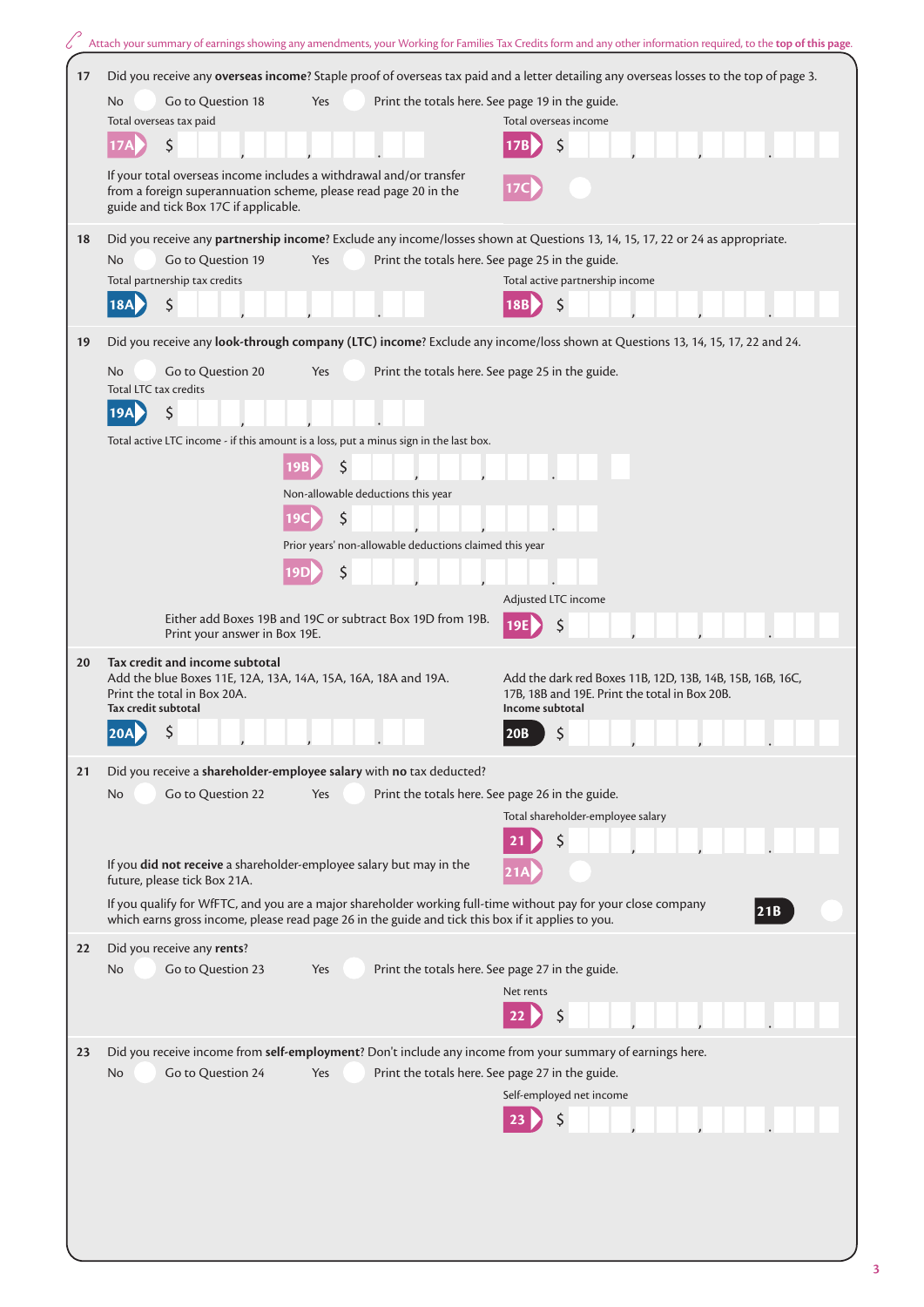| 24 | Did you receive any other income? This includes income from any taxable property sales/disposals not already included elsewhere in<br>your return.                                                                                                                                                |                                                                            |  |
|----|---------------------------------------------------------------------------------------------------------------------------------------------------------------------------------------------------------------------------------------------------------------------------------------------------|----------------------------------------------------------------------------|--|
|    | Print the totals here. See page 29 in the guide.                                                                                                                                                                                                                                                  |                                                                            |  |
|    |                                                                                                                                                                                                                                                                                                   | Total other net income                                                     |  |
|    |                                                                                                                                                                                                                                                                                                   | \$<br>24                                                                   |  |
|    | Please put name of payer above, and type of income below                                                                                                                                                                                                                                          | Residential land withholding tax (RLWT) credit                             |  |
|    |                                                                                                                                                                                                                                                                                                   | $\zeta$<br>24A                                                             |  |
|    |                                                                                                                                                                                                                                                                                                   | Refer to the RLWT update on the notes page (IR3N).                         |  |
| 25 | <b>Total income</b>                                                                                                                                                                                                                                                                               | <b>Total income</b>                                                        |  |
|    | Add Boxes 20B, 21, 22, 23 and 24. Print your answer in Box 25.                                                                                                                                                                                                                                    | \$<br>25                                                                   |  |
| 26 | Are you claiming other expenses against your income? Note: If you've claimed expenses somewhere else in this return, do not show<br>them here.                                                                                                                                                    |                                                                            |  |
|    | Go to Question 27<br>Yes<br>No.                                                                                                                                                                                                                                                                   | Print the totals here. See page 31 in the guide.                           |  |
|    | If you paid someone to complete your return, print that person's name in the panel below.                                                                                                                                                                                                         |                                                                            |  |
|    |                                                                                                                                                                                                                                                                                                   | Total other expenses claimed                                               |  |
|    | Please put first names above, and surname below                                                                                                                                                                                                                                                   | $\zeta$<br>26                                                              |  |
|    |                                                                                                                                                                                                                                                                                                   |                                                                            |  |
| 27 | Income after expenses                                                                                                                                                                                                                                                                             | Income after expenses                                                      |  |
|    | Subtract Box 26 from Box 25. Print your answer in Box 27.                                                                                                                                                                                                                                         | \$<br>27                                                                   |  |
|    | Use this amount to work out your tax credits.                                                                                                                                                                                                                                                     |                                                                            |  |
| 28 | Are you claiming net losses brought forward?                                                                                                                                                                                                                                                      |                                                                            |  |
|    | Go to Question 29<br>N <sub>o</sub><br>Yes                                                                                                                                                                                                                                                        | Print the net loss amounts in Boxes 28A and 28B. See page 32 in the guide. |  |
|    | Amount brought forward                                                                                                                                                                                                                                                                            | Amount claimed this year                                                   |  |
|    |                                                                                                                                                                                                                                                                                                   | \$                                                                         |  |
| 29 | Your taxable income                                                                                                                                                                                                                                                                               | Taxable income                                                             |  |
|    | Subtract Box 28B from Box 27. Print your answer in Box 29.                                                                                                                                                                                                                                        |                                                                            |  |
|    | Claim a tax credit for donations on the Tax credit claim form (IR526).<br><b>Tax credits</b><br>Don't send in donation receipts with this IR3 return. See page 33 in the guide.                                                                                                                   |                                                                            |  |
| 30 | If your income at Question 27 is between \$24,000 and \$48,000, you may be able to claim the independent earner tax credit (IETC).<br>See our website at www.ird.govt.nz (search keyword: IETC) and the IR3N or pages 33 to 35 in the guide to see if you're eligible and<br>calculate your IETC. |                                                                            |  |
|    | 30A Are you eligible for this tax credit? To have the IETC included in your assessment you must tick "Yes" below.                                                                                                                                                                                 |                                                                            |  |
|    | 30A <br>Go to Question 31<br>No<br>Yes                                                                                                                                                                                                                                                            |                                                                            |  |
|    | 30B If you received excluded overseas income, complete the dates you received this below.                                                                                                                                                                                                         |                                                                            |  |
|    | Start                                                                                                                                                                                                                                                                                             | End                                                                        |  |
|    | 30B                                                                                                                                                                                                                                                                                               |                                                                            |  |
|    | Day<br>Month<br>Year                                                                                                                                                                                                                                                                              | Month<br>Year<br>Day                                                       |  |
|    | Print the number of qualifying months here.                                                                                                                                                                                                                                                       | 30C                                                                        |  |
|    | Print your tax credit here.                                                                                                                                                                                                                                                                       | $\zeta$<br>30 <sub>2</sub>                                                 |  |
| 31 | Do you have excess imputation credits brought forward?                                                                                                                                                                                                                                            |                                                                            |  |
|    | Go to Question 32<br>No.<br>Yes                                                                                                                                                                                                                                                                   | See page 35 of the guide. Print the total here.                            |  |
|    |                                                                                                                                                                                                                                                                                                   |                                                                            |  |
|    |                                                                                                                                                                                                                                                                                                   | Ś                                                                          |  |
|    |                                                                                                                                                                                                                                                                                                   |                                                                            |  |
|    |                                                                                                                                                                                                                                                                                                   |                                                                            |  |
|    |                                                                                                                                                                                                                                                                                                   |                                                                            |  |
|    |                                                                                                                                                                                                                                                                                                   |                                                                            |  |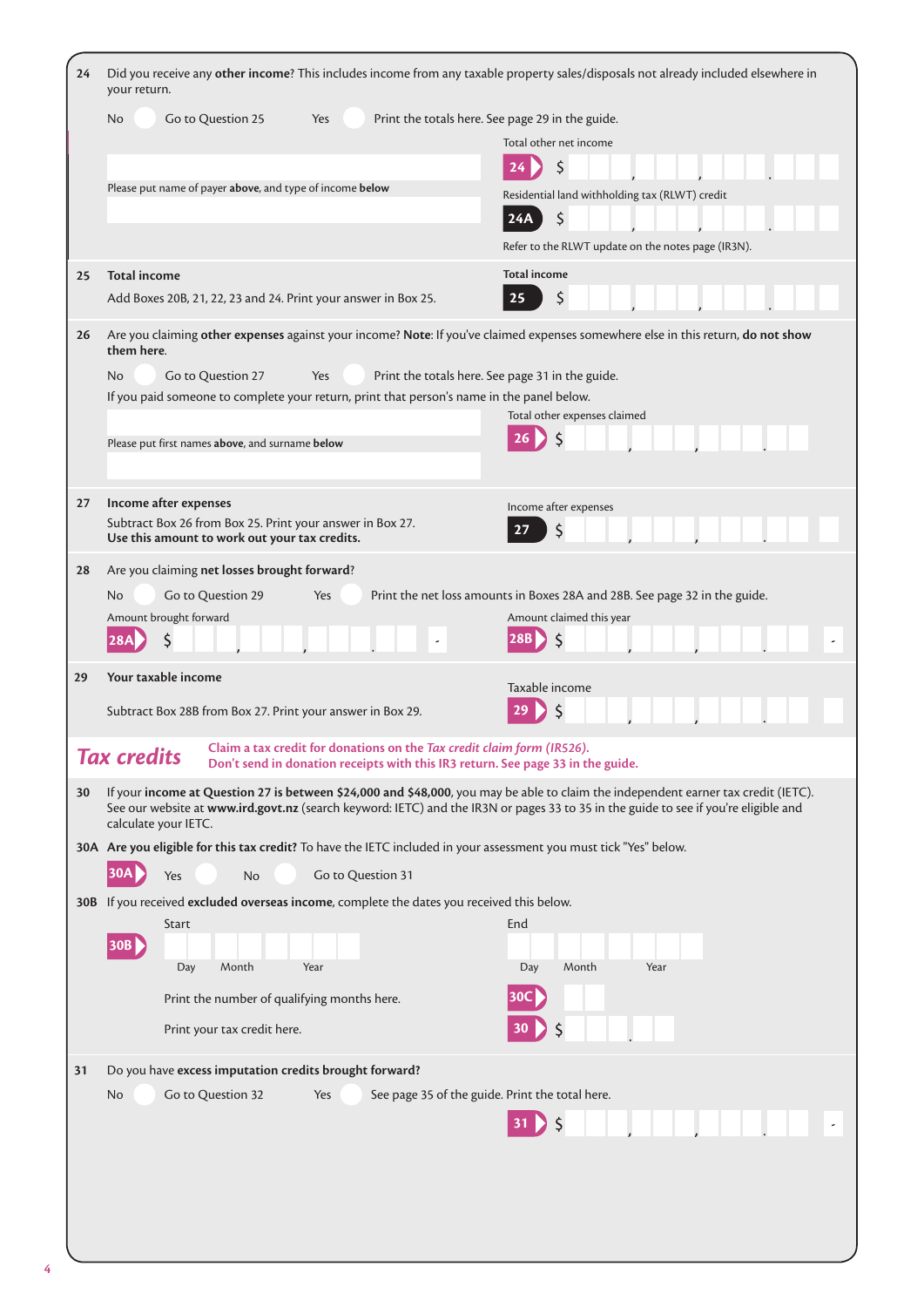## *Tax calculation*

| 32                                                                                                                                                                                                                                                                                                                                                                                    | Please use the tax calculation worksheet on the IR3N or page 38 in the guide to work out the amount of tax to pay or amount to be<br>refunded.                                                                                                     |                               | Tax on taxable income |        |    |       |  |
|---------------------------------------------------------------------------------------------------------------------------------------------------------------------------------------------------------------------------------------------------------------------------------------------------------------------------------------------------------------------------------------|----------------------------------------------------------------------------------------------------------------------------------------------------------------------------------------------------------------------------------------------------|-------------------------------|-----------------------|--------|----|-------|--|
|                                                                                                                                                                                                                                                                                                                                                                                       | Transfer the tax on taxable income from Box 2 of the worksheet to Box 32.                                                                                                                                                                          | 32<br>Residual income tax     | \$                    |        |    |       |  |
|                                                                                                                                                                                                                                                                                                                                                                                       | Transfer the residual income tax from Box 12 of the worksheet to Box 32A.                                                                                                                                                                          | 32A                           | \$                    |        |    |       |  |
|                                                                                                                                                                                                                                                                                                                                                                                       | Transfer the tax calculation result from Box 14 of the worksheet to Box 32B.                                                                                                                                                                       | Tax calculation result<br>32B | (Tick one)<br>\$      | Credit |    | Debit |  |
|                                                                                                                                                                                                                                                                                                                                                                                       |                                                                                                                                                                                                                                                    |                               | (Tick one)            | Credit |    | Debit |  |
| 33                                                                                                                                                                                                                                                                                                                                                                                    | Are you entitled to claim an early payment discount? See page 42 in<br>the guide.                                                                                                                                                                  |                               |                       | Yes    |    | No    |  |
| <b>Refunds and/or transfers</b><br>Note: If you or your spouse or partner (or ex-spouse or ex-partner) received any Working for Families Tax Credits during the year, this isn't your<br>final refund or tax to pay. You'll need to confirm the details on the Working for Families Tax Credits form and, if there are any changes, staple it<br>to the top of page 3 of this return. |                                                                                                                                                                                                                                                    |                               |                       |        |    |       |  |
| 34                                                                                                                                                                                                                                                                                                                                                                                    | Getting a refund - how do you want it paid?                                                                                                                                                                                                        |                               |                       |        |    |       |  |
|                                                                                                                                                                                                                                                                                                                                                                                       | Copy your refund from Box 32B to Box 34.                                                                                                                                                                                                           |                               | \$                    |        |    |       |  |
|                                                                                                                                                                                                                                                                                                                                                                                       | Print any overpayment of 2019 provisional tax you would like refunded in<br>Box 34A.                                                                                                                                                               |                               |                       |        |    |       |  |
|                                                                                                                                                                                                                                                                                                                                                                                       | Add Box 34 and Box 34A and print your answer in Box 34B.                                                                                                                                                                                           |                               |                       |        |    |       |  |
|                                                                                                                                                                                                                                                                                                                                                                                       | Do you want your refund transferred:                                                                                                                                                                                                               |                               |                       |        |    |       |  |
|                                                                                                                                                                                                                                                                                                                                                                                       | to 2019 provisional tax? Print the amount in Box 34C.                                                                                                                                                                                              |                               |                       |        |    |       |  |
|                                                                                                                                                                                                                                                                                                                                                                                       | to this year's student loan? Print the amount in Box 34D.                                                                                                                                                                                          |                               |                       |        |    |       |  |
|                                                                                                                                                                                                                                                                                                                                                                                       | to someone else's income tax account?<br>Are you "associated"? See page 45 in the guide.                                                                                                                                                           |                               | Yes                   |        | No |       |  |
|                                                                                                                                                                                                                                                                                                                                                                                       | Name of taxpayer receiving your refund                                                                                                                                                                                                             | 34F I                         | Their IRD number      |        |    |       |  |
|                                                                                                                                                                                                                                                                                                                                                                                       | Year ended 31 March<br>Amount                                                                                                                                                                                                                      |                               |                       |        |    |       |  |
|                                                                                                                                                                                                                                                                                                                                                                                       | to someone else's 2018 student loan?<br>Are you "associated"? See page 45 in the guide.                                                                                                                                                            |                               | Yes                   |        | No |       |  |
|                                                                                                                                                                                                                                                                                                                                                                                       | Name of taxpayer receiving your refund                                                                                                                                                                                                             |                               | Their IRD number      |        |    |       |  |
|                                                                                                                                                                                                                                                                                                                                                                                       | Amount                                                                                                                                                                                                                                             |                               |                       |        |    |       |  |
|                                                                                                                                                                                                                                                                                                                                                                                       | Other - If you want your:<br>• refund transferred to another tax type, or<br>• overpaid 2019 provisional tax transferred to pay your 2018 residual income tax debt<br>staple a note to the top of the front page of this return.                   |                               |                       |        |    |       |  |
|                                                                                                                                                                                                                                                                                                                                                                                       | Subtract Boxes 34C, 34D, 34G and 34J from Box 34B. Print your answer in<br>Box 34K.                                                                                                                                                                |                               |                       |        |    |       |  |
|                                                                                                                                                                                                                                                                                                                                                                                       | The fastest and safest way to receive your refund is by direct credit to your bank account. Please check the correct bank account<br>number is preprinted at Question 8.<br>If you bank account isn't preprinted, please include it at Question 8. |                               |                       |        |    |       |  |